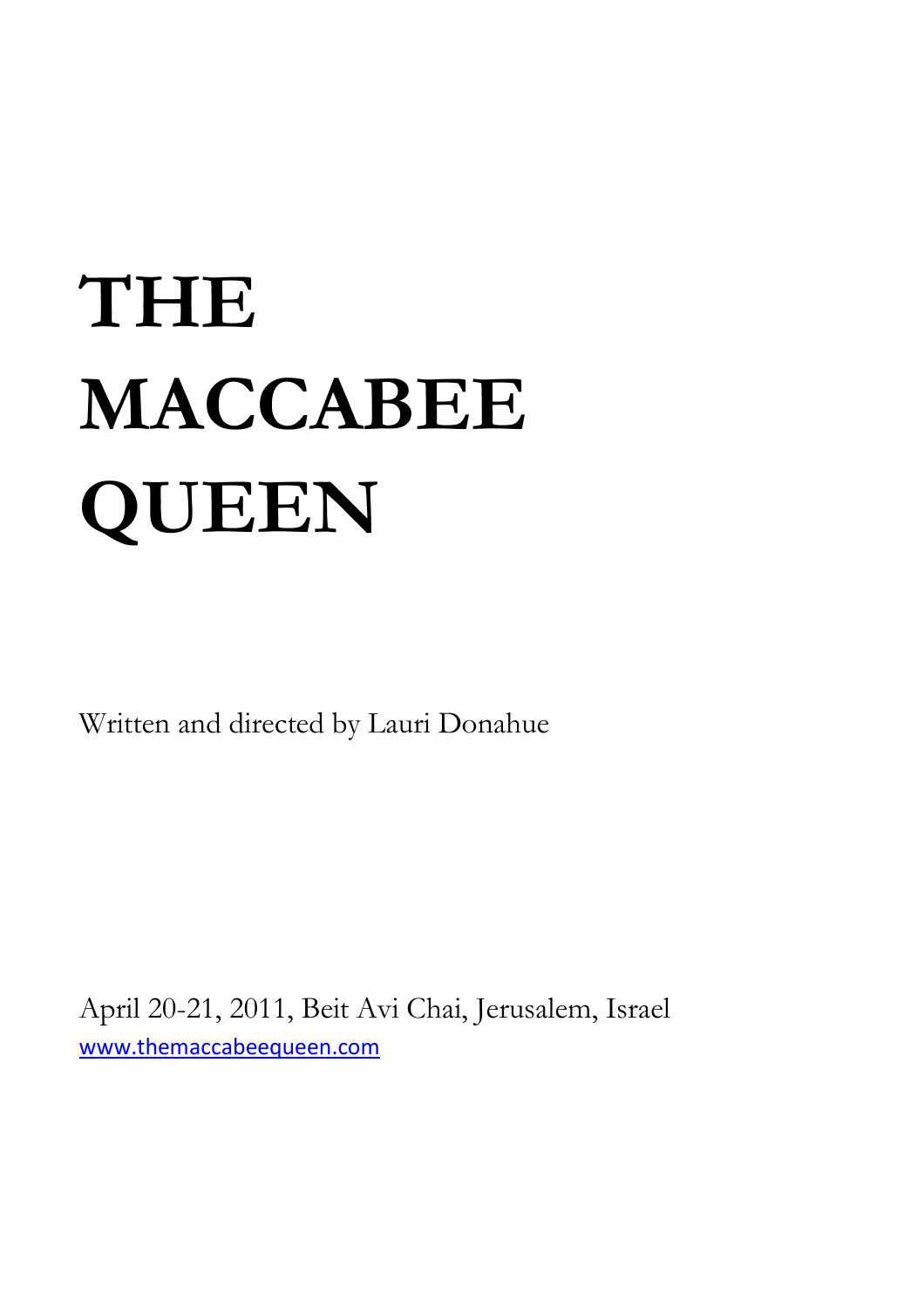# **Cast:**

## **Chorus**

#### **Hasmoneans**

# **Others in Judea**

## **Egyptians**

#### **Staff/Crew**

#### **Acknowledgements and special thanks:**

Produced by arrangement with Baker's Plays; www.Bakersplays.com. Special thanks to Mary Norris at the International Christian Embassy for costumes, Brian Negin for photos, the staff at Beit Avi Chai, and Rafi Poch.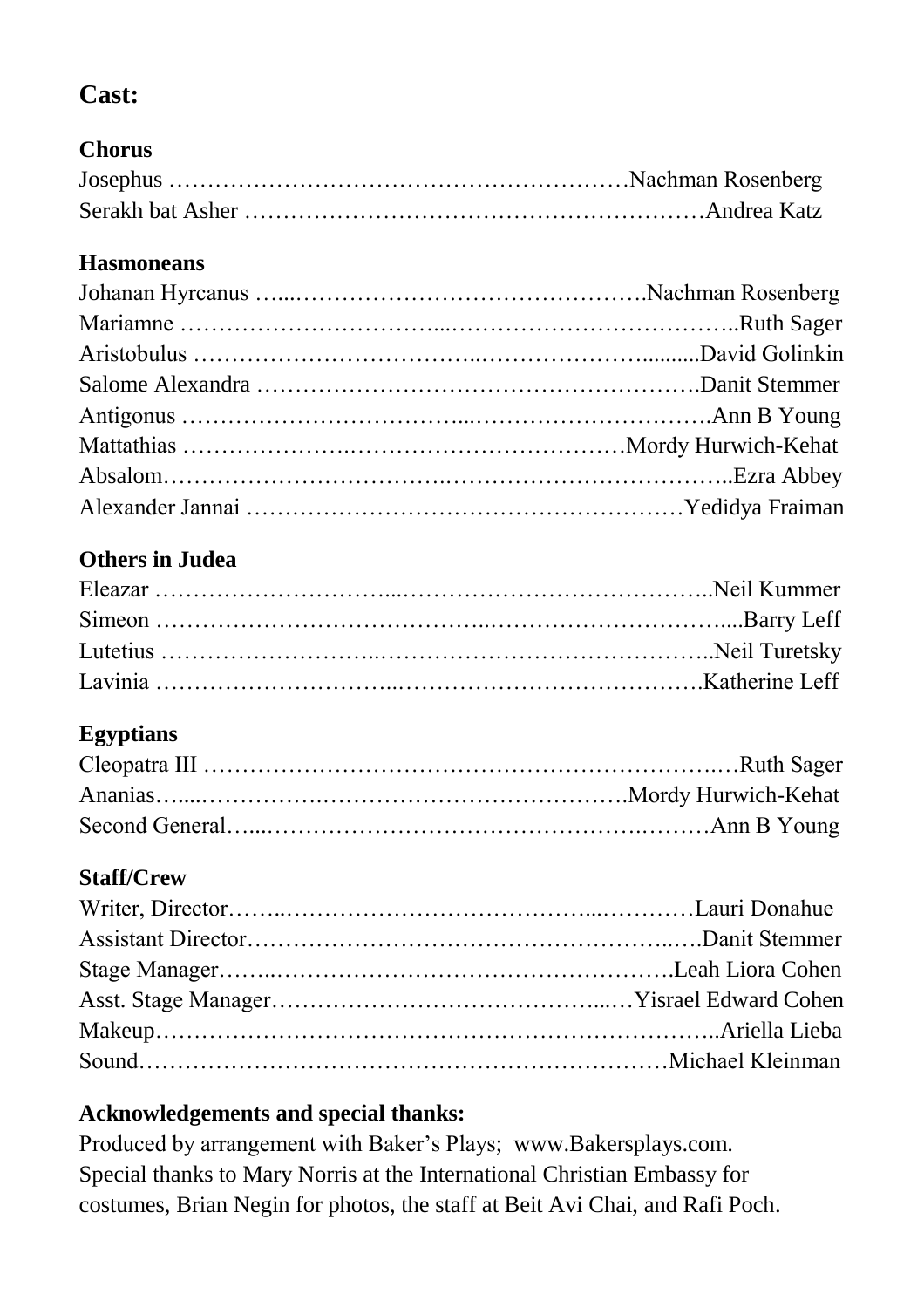#### **ACT I (104 B.C.E.)**

Prologue; Scene 1 The palace in Jerusalem. Johanan's bedchamber Scene 2 Elsewhere in the palace Scene 3 The throne room of the palace Scene 4 Alexandra's chamber. Scene 5 A cell in Baris Fortress Scene 6 Aristobulus's bedchamber Scene 7 Near the Great Temple Scene 8 Aristobulus's bedchamber **ACT II** Scene 1 The family tomb of the Hasmoneans Scene 2 The palace Scene 3 The throne room Scene 4 Alexandra's chamber Scene 5 Outside Alexandra's chamber Scene 6 The throne room Scene 7 Elsewhere in the palace Scene 8 A street in Jerusalem Scene 9 The palace banquet hall

# **Intermission**

## **ACT III**

Prologue; Scene 1 Alexander's camp near the Jordan River Scene 2 A cave, and Alexandra's chamber Scene 3 Near Ptolemais Scene 4 The city of Scythopolis Scene 5 The Great Temple Scene 6 Alexandra's chamber Scene 7 Outside the walls of Jerusalem Scene 8 A battlefield near Sichem Scene 9 The palace. A large balcony overlooking a courtyard Scene 10 The same balcony, hours later Scene 11 Alexandra's chamber Scene 12 Alexander's camp below the walls of Ragaba Scene 13 The palace; Epilogue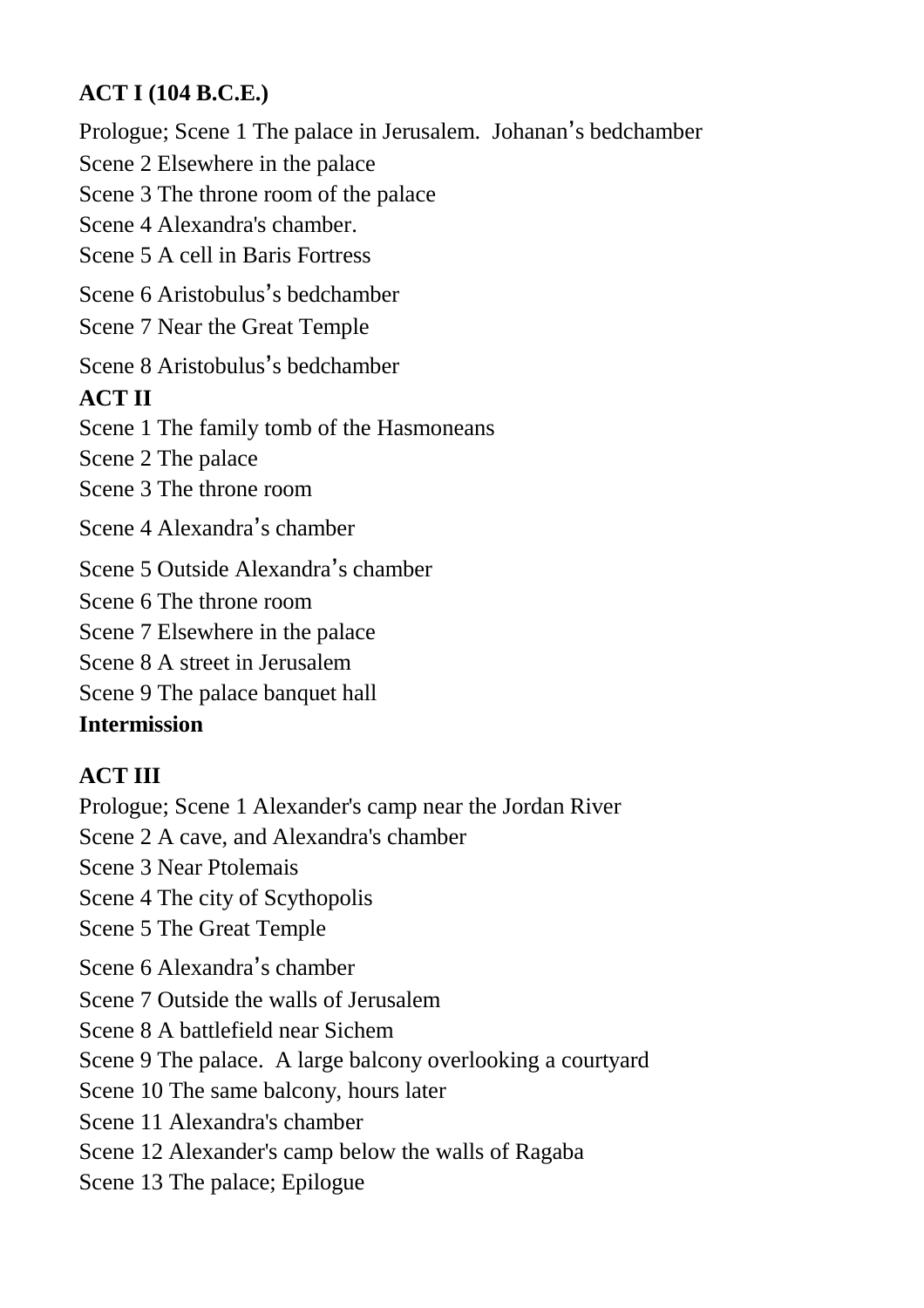# **Author's Note:**

1

When the play opens in 104 B.C.E., Simon Maccabee's son Johanan Hyrcanus has been the "ethnarch" of Judea for over thirty years. Ethnarch means "head of the people"; he is not king, as this role was traditionally reserved for the royal house of David. He is also the high priest, although some say that he is not entitled to this position. $1$ 

Two religious/political parties vie for influence. The Sadducees are aristocrats associated with the priesthood of the Great Temple at Jerusalem. They reject the notion of oral Torah (law) and do not believe in fate, angels, demons, or resurrection. The Pharisees believe in both the written and oral Torah and in divine reward and punishment, and are known to have a zeal for debate.

Cleopatra III in the play is the great-grandmother of the more famous Cleopatra VII. During her reign Jews make up about a third of the population of the Egyptian capital, Alexandria, and there is a large Jewish contingent in the Egyptian army, including General Ananias.

The chief source for the play, and one of its narrators, is the historian Flavius Josephus, a Judean general at the time of the revolt against Rome around 67 C.E. After he was captured, he went over to the Roman side, ingratiated himself with generals – and later emperors – Vespasian and Titus, was present at the destruction of Jerusalem in the year 70, and also wrote a vivid description of the fall of Masada.

The other narrator is Serakh bat Asher, listed in the Bible among those who went from Canaan into Egypt with the family of Jacob, and also among those who escaped from Egypt and returned to Canaan – *hundreds of years later*. According to midrash (legend), she was the one who told Moses where the bones of Joseph were buried, so that they could be bought back for re-burial in the Holy Land. Since there is no record of her death, she may be among us still….

For sources and additional information, se[e www.TheMaccabeeQueen.com](http://www.themaccabeequeen.com/)

<sup>1</sup> The Maccabees were Kohanim – members of the priestly line of Aaron. But they were not descended from Zadok, who had been high priest in David's time and whose line had supplied all of the high priests down to the Hasmonean era. The word "Sadducee" derives from "Zadok."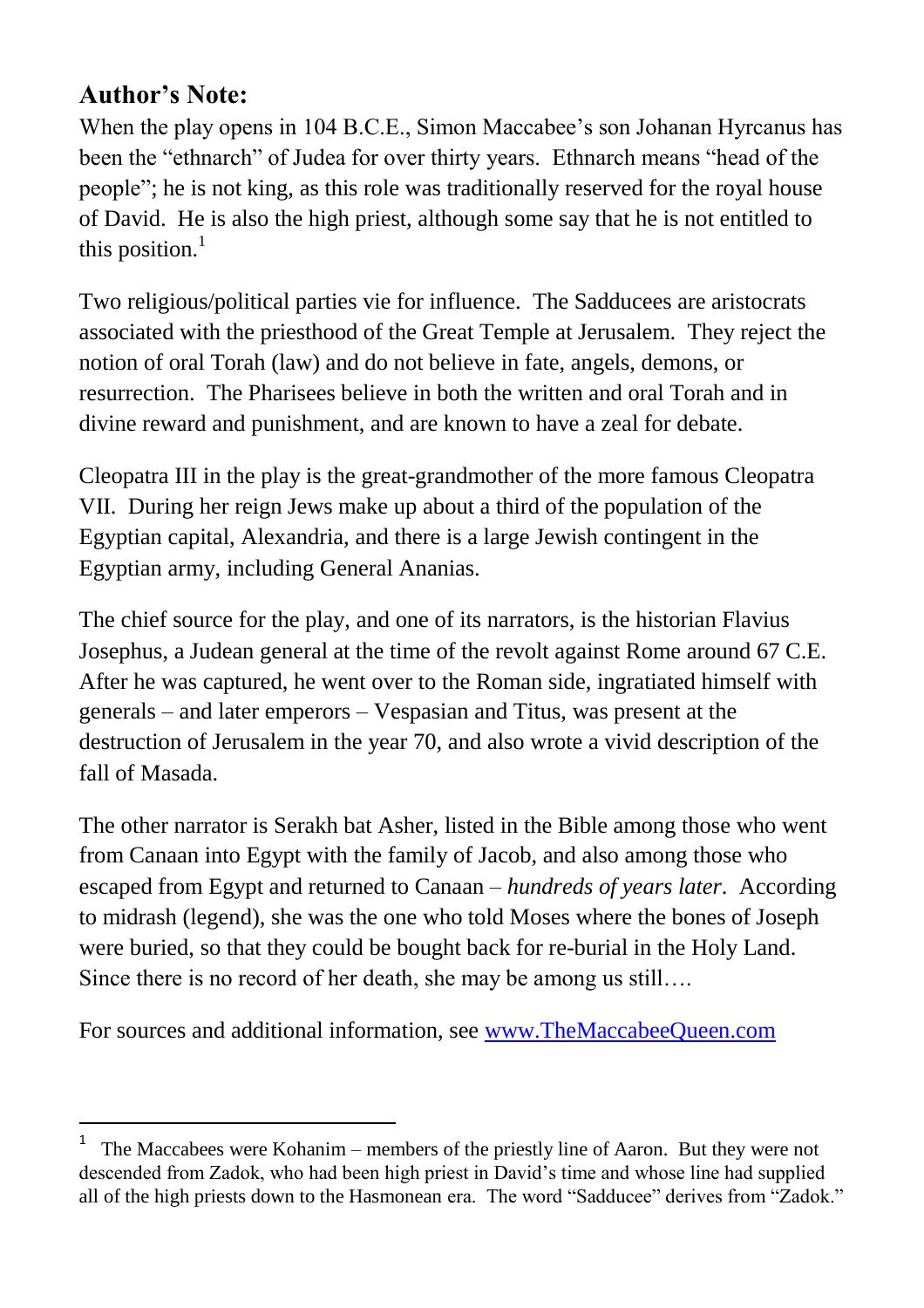#### **Cast and Staff Bios**

**Lauri Donahue** (author, director) studied theater and dramatic writing at Harvard, UCLA, the Vancouver Film School, and the Royal Academy of Dramatic Arts. "The Maccabee Queen" (originally entitled "Alexandra of Judea") won the Dorothy Silver Competition for plays on Jewish themes and is published by Baker's Plays. Her screenplays have won the More Magazine-Women in Film screenplay competition and the Silver Prize in the Page screenplay competition.

**Ezra Abbey** (Absalom, Boy) is 12 years old and a student at the Democratic School in Jerusalem. He previously performed in "Fiddler on the Roof" and "Oliver." He wishes to thank his family for encouraging him to audition.

**Leah Liora Cohen** (Stage Manager) studied theatre and creative writing in university in Dallas, Texas before moving to Israel this August. "The Maccabee Queen" is her first foray into Israeli English Theatre and she is looking forward to working in many more productions in local theatre in the future.

**Yisrael Edward Cohen** (Asst. Stage Manager) is best known for roles in Jerusalem's musical theatre scene playing Joseph in "Joseph and the Technicolor Dreamcoat," and Danny in "Grease." He appears in Encore Educational Theatre's upcoming musical "Carousel," in June.

**Yedidya Fraiman** (Alexander), a high school teacher accustomed to hurled objects, was well-suited for this role - his stage debut. Besides teaching, he plays music with Kol Hakavod and guides for Koshertreks. He thanks his wife Susan for her good-humored support, and to her and their children says: "…bigger than the sky."

**Rabbi David Golinkin** (Aristobulus) is President of the Schechter Institute in Jerusalem. In the 1970s, he had leading roles in "Fiddler on the Roof," "The Pajama Game" and "Zoo Story." More recently, he appeared as Rabbi Stephen S. Wise in "The Accomplices" and as Reb Saunders in "The Chosen."

**Mordy Hurwich-Kehat** (Mattathias, Ananais) is an educator in Himmelfarb HS. His family made aliya from NYC in 1968. Moshe Shamir's novel about the era and characters of the play, *King of Flesh and Blood*, is one of Mordy's favorites. Mordy thanks Abby and Ronni, Benji, Avri and Shai for for giving him the time to rehearse and perform in "The Maccabee Queen."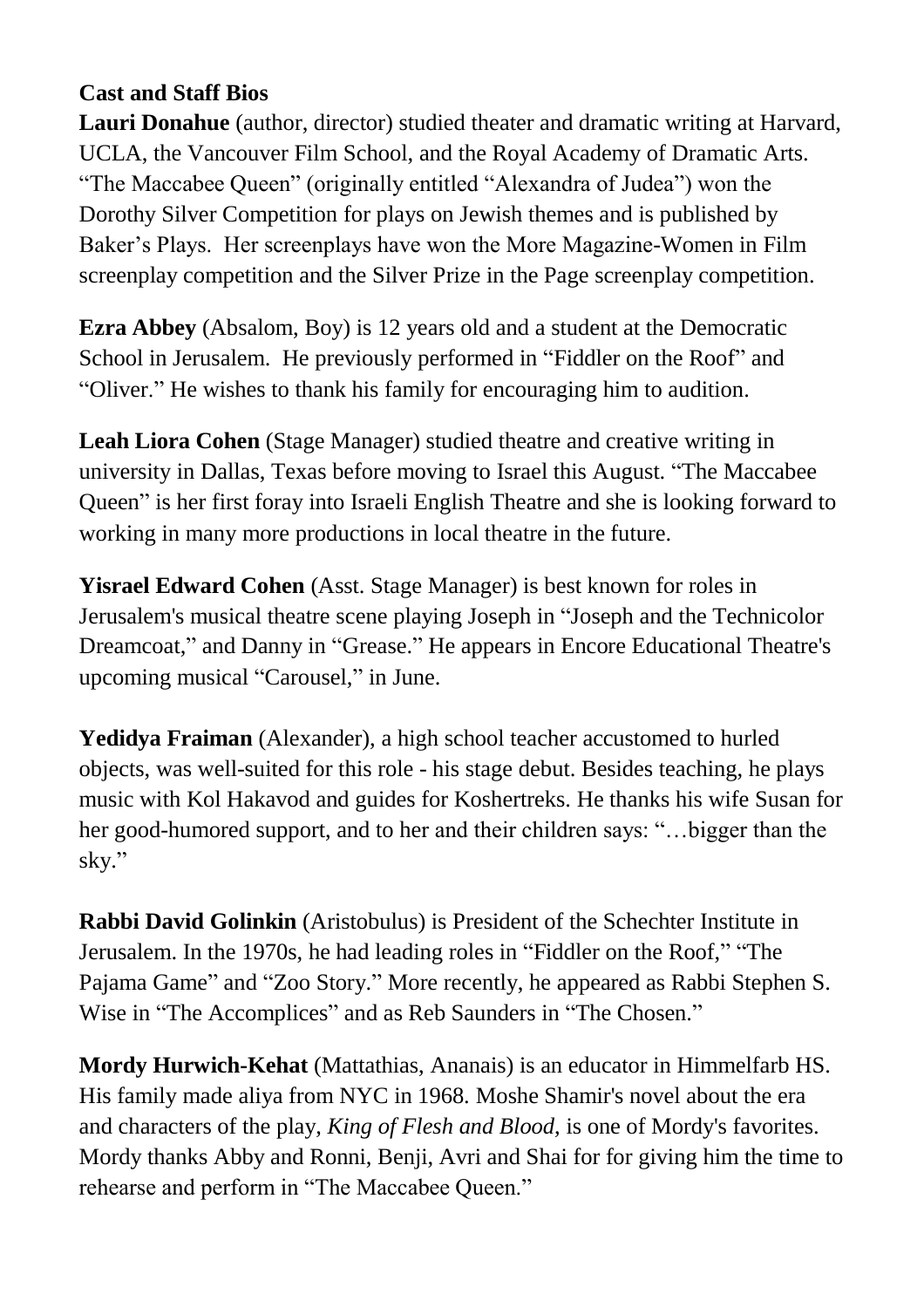**Andrea Katz** (Serakh, Rachel) has been seen on Broadway, off-Broadway, London's West End, and the annual Canadian Shaw Festival….when she went to see plays at all those places. Her performing experience is limited to amateur theater during her high school years before making aliya in 1974. Andy is the translator/director of Kehillat Yedidya's "Parsha Players" troupe who present short humorous playlets on the weekly Torah portion ; she takes great pride in being the butt of many jokes about her singing abilities as a "Purimshpieler" at Yedidya. Her husband and two daughters consider her a "drama queen."

**Michael Kleinman** (sound) was born in Augusta, Georgia, home of the Master's golf tournament. He found himself pursuing a degree in philosophy at the University of Pennsylvania, and it was there that he discovered a love and talent for electronic music composition. Michael is currently a year student at the Pardes Institute of Jewish Studies. He is so impressed by this play and is happy to help enhance your sonic experience.

**Neil Kummer** (Eleazar) is happy to be in such good company. This is his first time in conventional theatre. He wonders if it will still be as much fun if he ever gets a chance to play someone who is not evil.

**Rabbi Barry Leff** (Simeon) runs the Israeli subsidiary of a US-based outsourcing company and serves as (volunteer) Chairman of Rabbis for Human Rights. He played Lutetius the first time "The Maccabee Queen" had a staged reading here in Jerusalem ten years ago. Prior to that he was last seen on stage in the mid-1980s, playing the sheriff in "The Best Little Whorehouse in Mensa" in a production for San Francisco Regional Mensa. He is delighted to be in this premier full production of "The Maccabee Queen," and hopes to return to the stage more often than once a decade.

**Katherine Leff** (Lavinia) is in 9<sup>th</sup> grade at Hartman Girls. Katherine made aliya in 2007 and has performed in seven different shows since then, most recently as Gladys in "The Skin of our Teeth." When she is not on stage she enjoys taekwondo, hanging out with friends, and reading books about physics. She is somewhat perplexed that her mother cast her as a courtesan.

**Ariella Lieba** (makeup) is from Colorado Springs, Colorado, and has a degree in cosmetology from the Paul Mitchell cosmetology school. She is delighted to be part of "The Maccabee Queen" team.